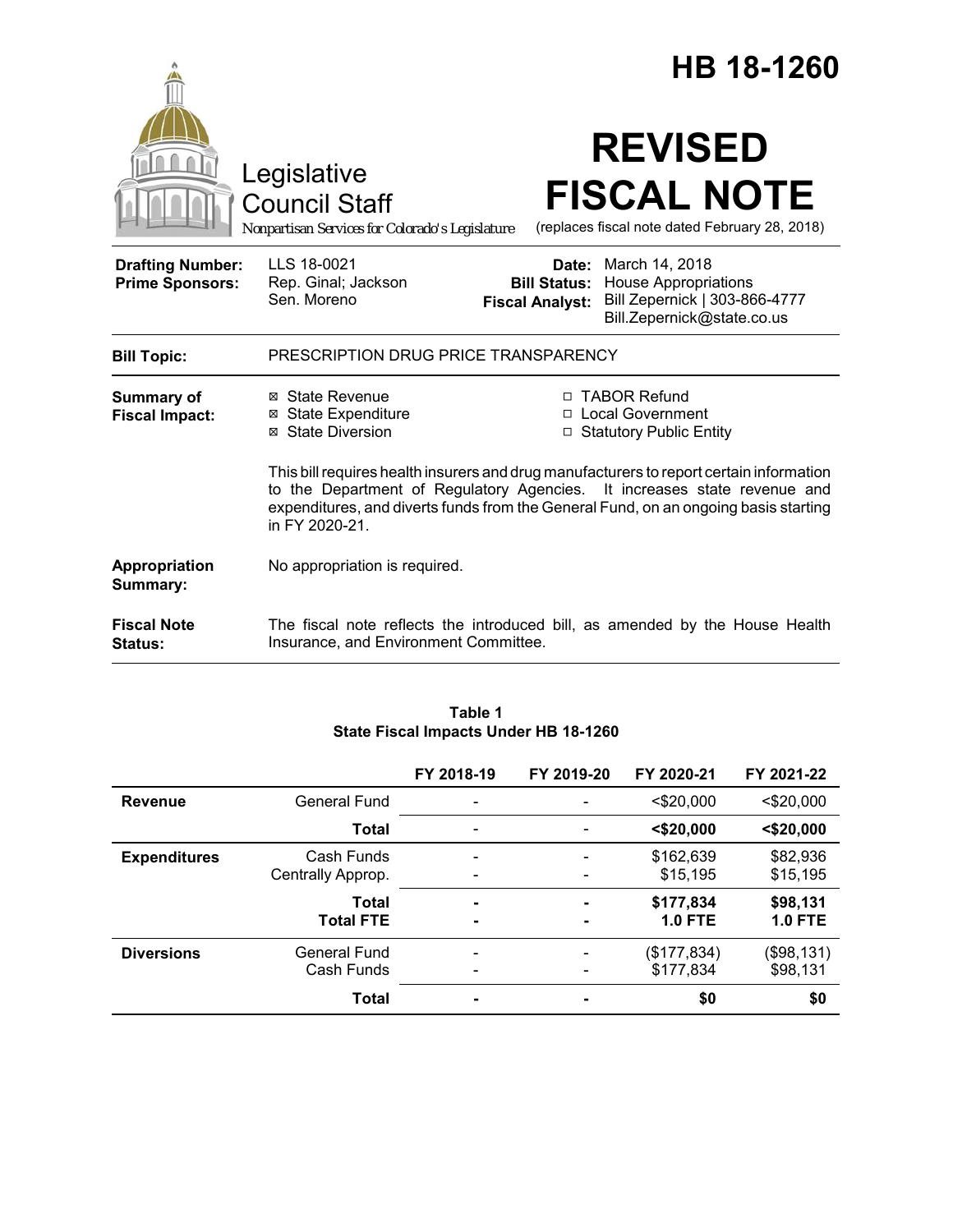March 14, 2018

# **Summary of Legislation**

This bill requires that health insurance carriers and drug manufacturers report on certain information on pharmaceutical drug prices, costs, and usage. The requirements of the bill are outlined below.

**Health insurers.** Health insurance carriers are required to report information to the Division of Insurance in the Department of Regulatory Agencies (DORA) on prescription drugs covered under their health insurance plans, including the most frequently prescribed drugs, the most costly drugs, and the drugs with the highest increase in spending over the previous year. This information must be included as part of the annual health care cost report that is submitted to DORA by June 1 of each year, starting in 2021.

**Drug manufacturers.** Under the bill, drug manufacturers are required to send notices of price increases to entities that pay for pharmaceutical drugs, including state agencies, health insurance carriers, and pharmacy benefit management firms, starting on July 1, 2020. The notice must be provided at least 90 days prior to the price increase taking effect for any price increase that exceeds 10 percent for any drug with a cost of over \$40 per course of therapy. The notice must include certain information on the justification for the price increase. In addition, the bill requires drug manufacturers to submit information quarterly to the Division of Insurance about any price increases for which notices were sent to health care payers. Drug manufacturers must also submit information to the division about any new specialty drugs introduced into the market.

**Publication of drug information.** The Division of Insurance must publish information received from drug manufacturers on its website within 30 days of its receipt, with data presented in a non-aggregated manner that allows for the identification of individual drugs. The division, or a disinterested third-party contractor, must compile the information submitted by health insurance carriers and drug manufacturers into an annual report published each December starting in 2021. Among other things, this report must analyze how pricing by drug manufacturers affects health insurance premiums. The report must also be provided to the various health-related committees of the General Assembly and presented as part of DORA's SMART Government Act presentation to the General Assembly.

**Enforcement.** The State Board of Pharmacy in DORA is authorized to take enforcement action against drug manufacturers that do not comply with the requirements of the bill. Penalties for noncompliance may include a fine of not less than \$1,000 per day that a drug manufacturer fails to comply with the notice or reporting requirements.

## **State Revenue**

The bill increases state revenue by less than \$20,000 per year starting in FY 2020-21 from fines on drug manufacturers. It is assumed any fine revenue is deposited into the General Fund. Given that the State Board of Pharmacy in DORA has discretion on whether or not to impose a fine and the level of compliance by drug manufactures is not known, an exact revenue estimate cannot be provided. However, assuming a high level of compliance by drug manufacturers, it is estimated that fine revenue generated will be less that \$20,000 per year.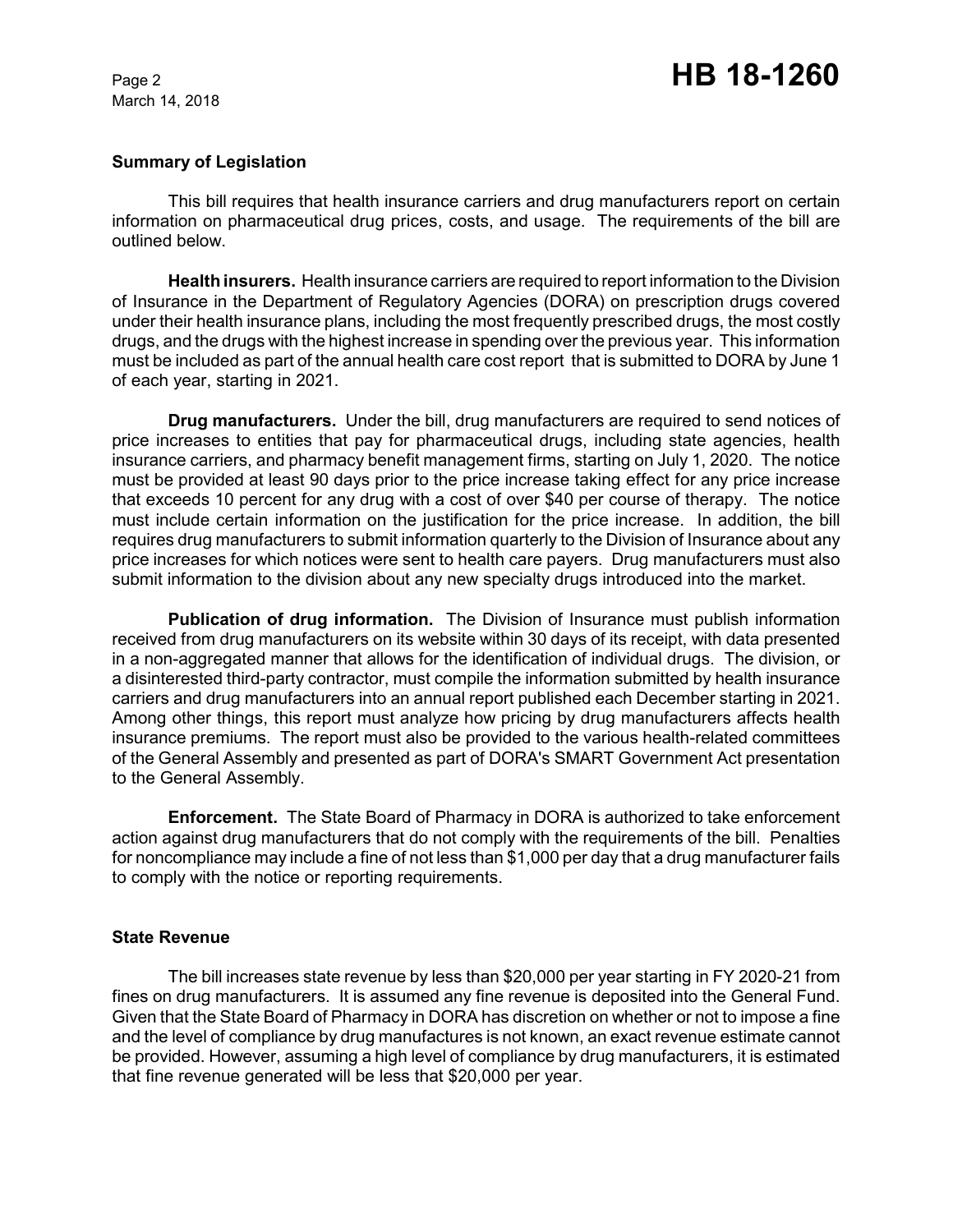March 14, 2018

# **TABOR Refund**

The bill increases state revenue subject to TABOR by less than \$20,000 per year starting in FY 2020-21. While these fiscal years are outside of the current revenue forecast period, should refunds be required in FY 2020-21 or future years when the state next collects a TABOR surplus, the TABOR refund will be increased.

#### **State Diversions**

This bill diverts \$177,834 from the General Fund in FY 2020-21 and \$98,131 in FY 2021-21. This revenue diversion occurs because the bill increases costs in the Division of Insurance in DORA, which is funded with premium tax revenue that would otherwise be credited to the General Fund.

# **State Expenditures**

This bill is estimated to increase costs in DORA by \$177,834 and 1.0 FTE in FY 2020-21 and \$98,131 and 1.0 FTE in FY 2021-22. These costs, which are paid from the Division of Insurance Cash Fund, are shown in Table 2 and discussed below.

|                                     | FY 2018-19               | FY 2019-20 | FY 2020-21     | FY 2021-22     |
|-------------------------------------|--------------------------|------------|----------------|----------------|
| Dept. of Regulatory Agencies        |                          |            |                |                |
| <b>Personal Services</b>            |                          |            | \$78,986       | \$78,986       |
| <b>Operating / Capital Expenses</b> | $\overline{\phantom{a}}$ |            | \$5,653        | \$950          |
| Data system                         |                          |            | \$78,000       | \$3,000        |
| Centrally Appropriated Costs*       |                          |            | \$15,195       | \$15,195       |
| FTE - Personal Services             | $\overline{\phantom{0}}$ |            | 1.0 FTE        | $1.0$ FTE      |
| <b>Total Cost</b>                   |                          |            | \$177,834      | \$98,131       |
| <b>Total FTE</b>                    | $\blacksquare$           |            | <b>1.0 FTE</b> | <b>1.0 FTE</b> |

## **Table 2 Expenditures Under HB 18-1260**

 *\* Centrally appropriated costs are not included in the bill's appropriation.*

**Staffing expenses.** DORA will require 1.0 FTE in the Division of Insurance for a rate/financial analyst to coordinate and monitor data submissions, conduct analyses, post information on DORA's website, and refer any noncompliance to the State Board of Pharmacy for enforcement action. Personal services, operating, and capital outlay expenses for this staff are shown in Table 2 above.

**Data system.** It is assumed that DORA will require an online data submission system that will allow drug manufacturers to submit the required data, and for DORA analysts to extract data and perform the required analyses. The cost of this system is estimated at \$78,000 in FY 2020-21, with \$3,000 per year in FY 2021-22 and future years for ongoing maintenance. This work will be conducted by the Office of Information Technology using reappropriated funds.